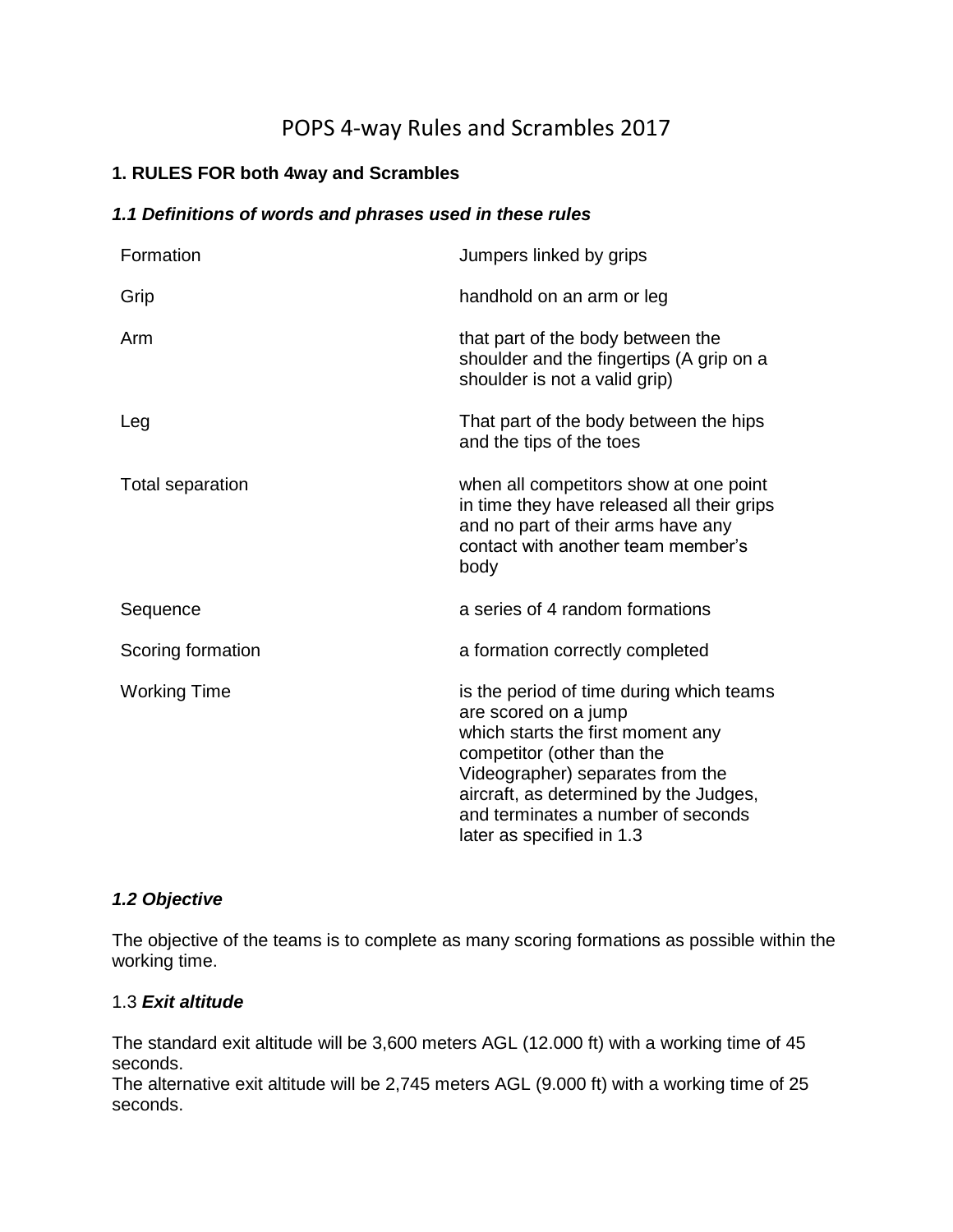For meteorological or other good reasons, with the agreement of the Chief Judge, the Meet Director may conduct a round from the alternative exit altitude. In this case:

- $\Box$  the round in progress will be stopped;
- $\Box$  the next round will be started and will be run from the alternative
- $\square$  exit altitude;

the remaining interrupted round will be completed as soon as conditions permit.

If the interrupted round cannot be completed from the standard exit altitude, the teams that have not jumped will finish the round from the alternative exit altitude; the teams that jumped from standard exit altitude in the interrupted round will be rescored using the reduced working time.

#### *1.4 Exit procedure*

There are no limitations on the exit other than those imposed by the pilot for safety reasons.

#### *1.5 Video recording*

The Organizer will provide a freefall videographer for Scrambles teams.

#### *1.6 Judging*

Five judges will evaluate each team's performance. If five Judges are not available, the Chief Judge may decide to use three judges.

The judges will watch the video of each jump no more than three times. Viewings will be at normal speed unless two judges ask for a reduced speed (no more than 50% of normal speed) as decided by the chief judge for the second/third viewing.

#### *1.7 Scoring*

1) A team will score one point for each scoring formation performed in the sequence of each round, within the allotted working time. Teams may continue scoring by continually repeating the sequence

2) For each omission, incorrect formation or lack of complete separation between formations, one point will be deducted from the total points calculated in (1).

3) The total points scored (i.e. the net of (1) and (2)) for all completed rounds will determine the final placings.

In case of a tie (for the first three places only) a tie break jump will be carried out, if possible.

For the tie break round a new sequence draw will be made. If a tie break round is not possible, the highest score in any completed round will determine the higher placing. If a tie still exists, the lowest time taken to complete the last scoring formation in the highest score round will determine the higher placing.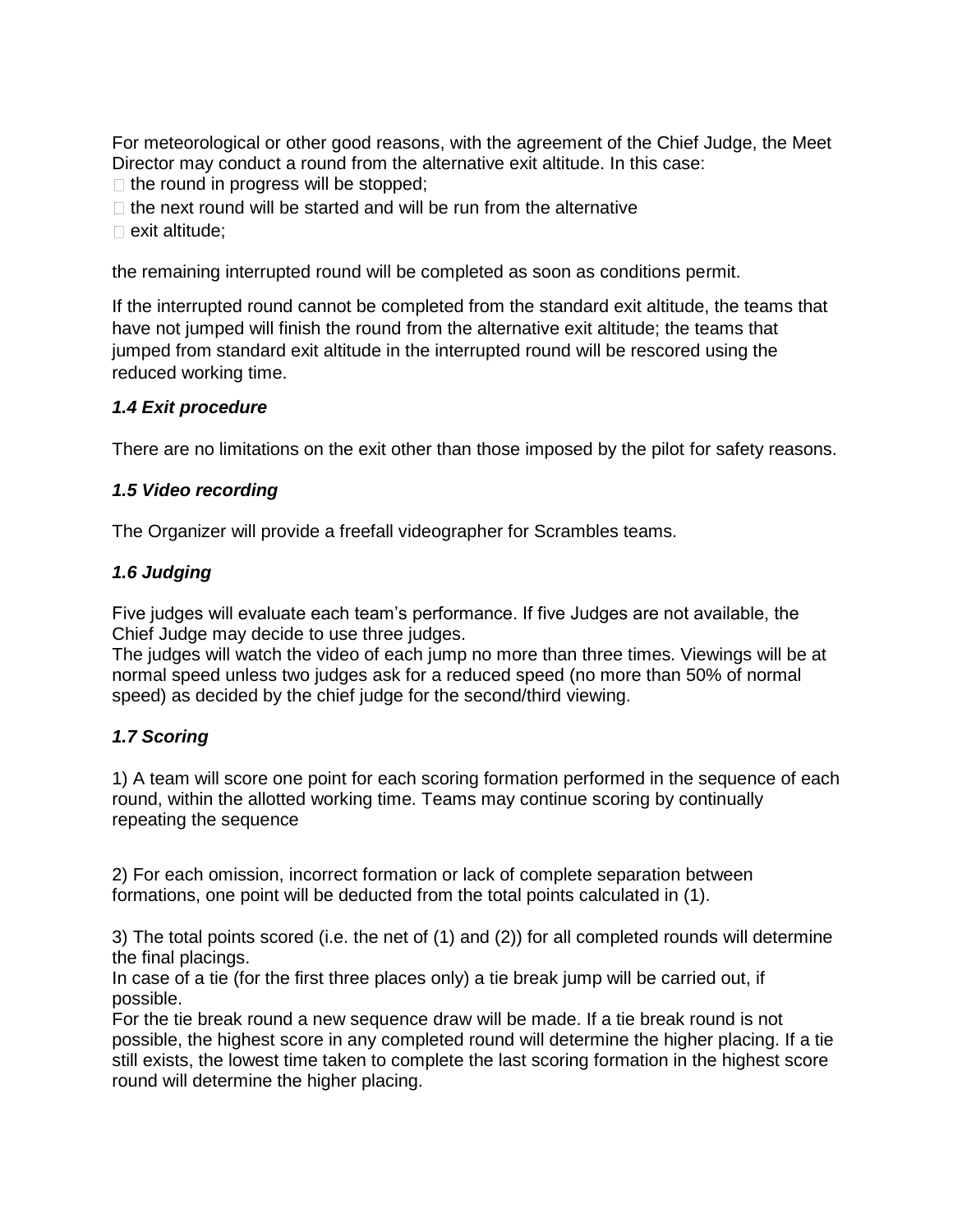### *1.8 Performance requirements*

The events consist of three rounds of 4-way Scrambles (minimum one). Each round consists of a sequence of three formations.

All 3 rounds of Scrambles sequence will start with formation M – Star.

The remaining formations will be drawn from these formations:

F – Open Accordion O – Satellite J – Donut B – Stairstep Diamond L – Adder C – Murphy

The posting of the formations will be supervised by the Chief Judge and the teams will be given not less than two hours knowledge of the formations before the first call for a jump.

It is the responsibility of the team to clearly demonstrate the start of working time, correct scoring formations and total separation to the judges.

Going from the first point to the second is up to the team the manner in which they do it, as long as the second (and third) formations are built, it doesn't matter which jumper is in which position.

Since the Scrambles uses videographers provided by the Organizer, the judges are directed to use flexibility and common-sense in evaluating the performance, even when, due to distance or camera angle, grips or separation cannot be directly seen.

As an example, it may be evident that a controlled formation has been built but one required grip cannot be seen due to camera angle. The judges are directed, in such a case, to score the formation as being correct.

The judges are directed to keep this principle in mind at all times but to apply it only when their experience and instinct would indicate a successful completion of the performance requirement.

# *1.9 Rejumps*

Rejumps will be awarded by the judges. A rejump will be awarded, where the video evidence is insufficient for judging purposes.

Contact or other interference between team members and the videographer shall result in a rejump. However, minor, incidental contact with the videographer, as decided by the judges, will not result in a rejump.

# *1.10 Injury*